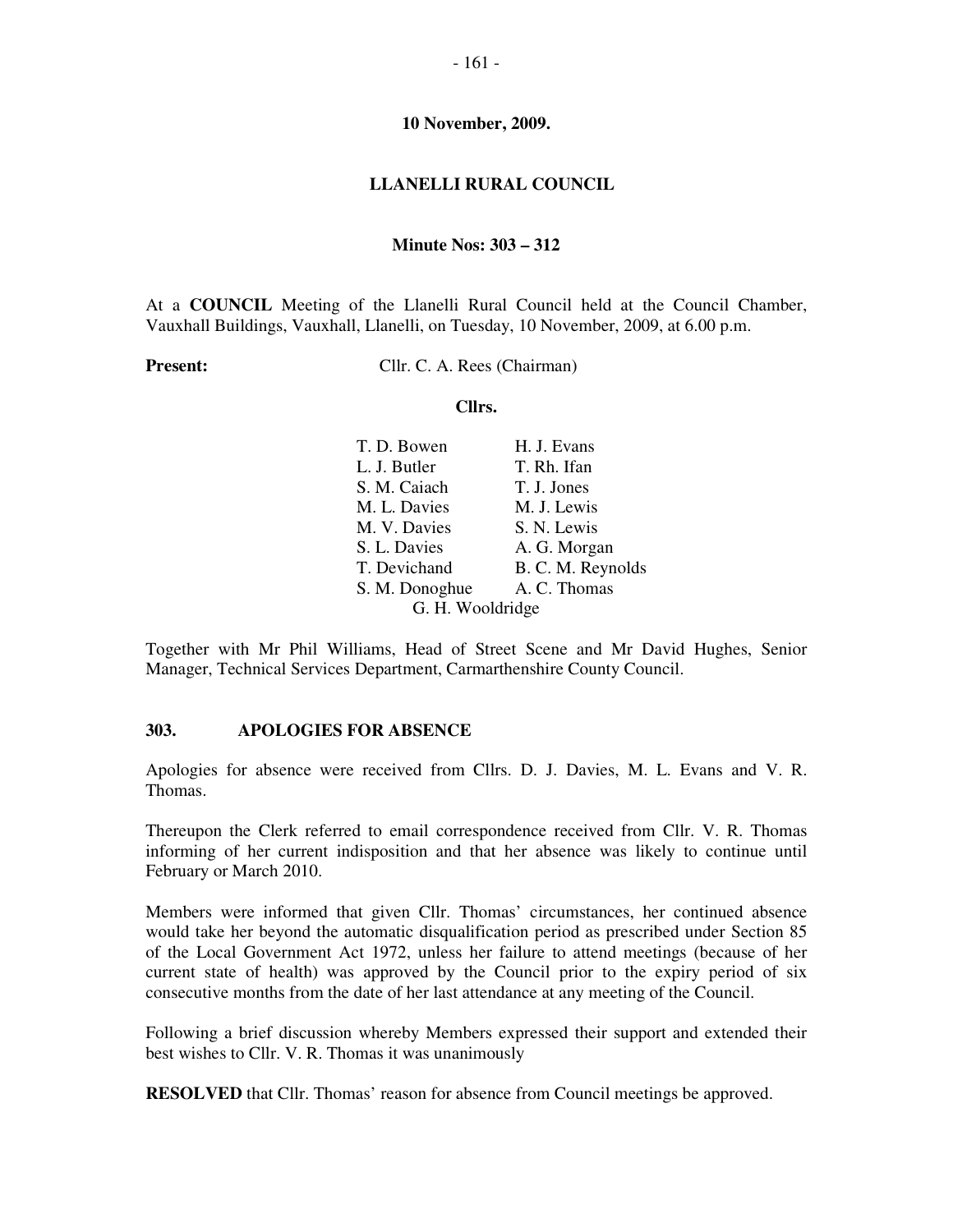## **304. MEMBERS' DECLARATIONS OF INTEREST**

The following declaration of interest was made:-

| Minute No. | <i>Councillor</i> | Interest                                                       |
|------------|-------------------|----------------------------------------------------------------|
| 308.       | H. J. Evans       | Member, Committee for the Improvement of Hospital<br>Services. |

## **305. NEW KERBSIDE RECYCLING SCHEME**

Further to Minute No. 220, the Chairman welcomed Mr Phil Williams, Head of Street Scene, and Mr David Hughes, Senior Manager, Technical Services Department, Carmarthenshire County Council and invited them to make their presentation to Members.

Mr Williams stated that the new recycling scheme programme was due to be rolled out to some remaining households in Carmarthenshire. The scheme was already in place in the majority of households in the Carmarthenshire area and was proving to be a success. Members were informed that Welsh Assembly Government targets (imposed on all local authorities) were being attained by the County Council, which was encouraging.

Members were then guided through the presentation which covered the following subject areas:

- Why recycle at all;
- Why can't we keep throwing rubbish away;
- Welsh Assembly recycling targets for all local authorities;
- European Directive Landfill allowance targets for Biological Municipal Waste (BMW);
- Kerbside expansion scheme;
- Recycling/composting scheme;
- New recycling scheme Reduce, Reuse, Recycle;
- Communications plan;
- School recycling and composting roadshows;
- Current recycling rates;
- Outcomes;
- Bring sites;
- Glass recycling;
- Collections bulky waste, clinical waste, assisted lifts;
- Does recycling make a difference;
- Plastic: and
- Food waste.

There then followed a question and answer session on the points raised during the presentation and Members congratulated Mr Williams on the success of the recycling scheme.

Thereupon, the Chairman thanked Mr Williams and Mr Hughes for attending and they withdrew from the meeting.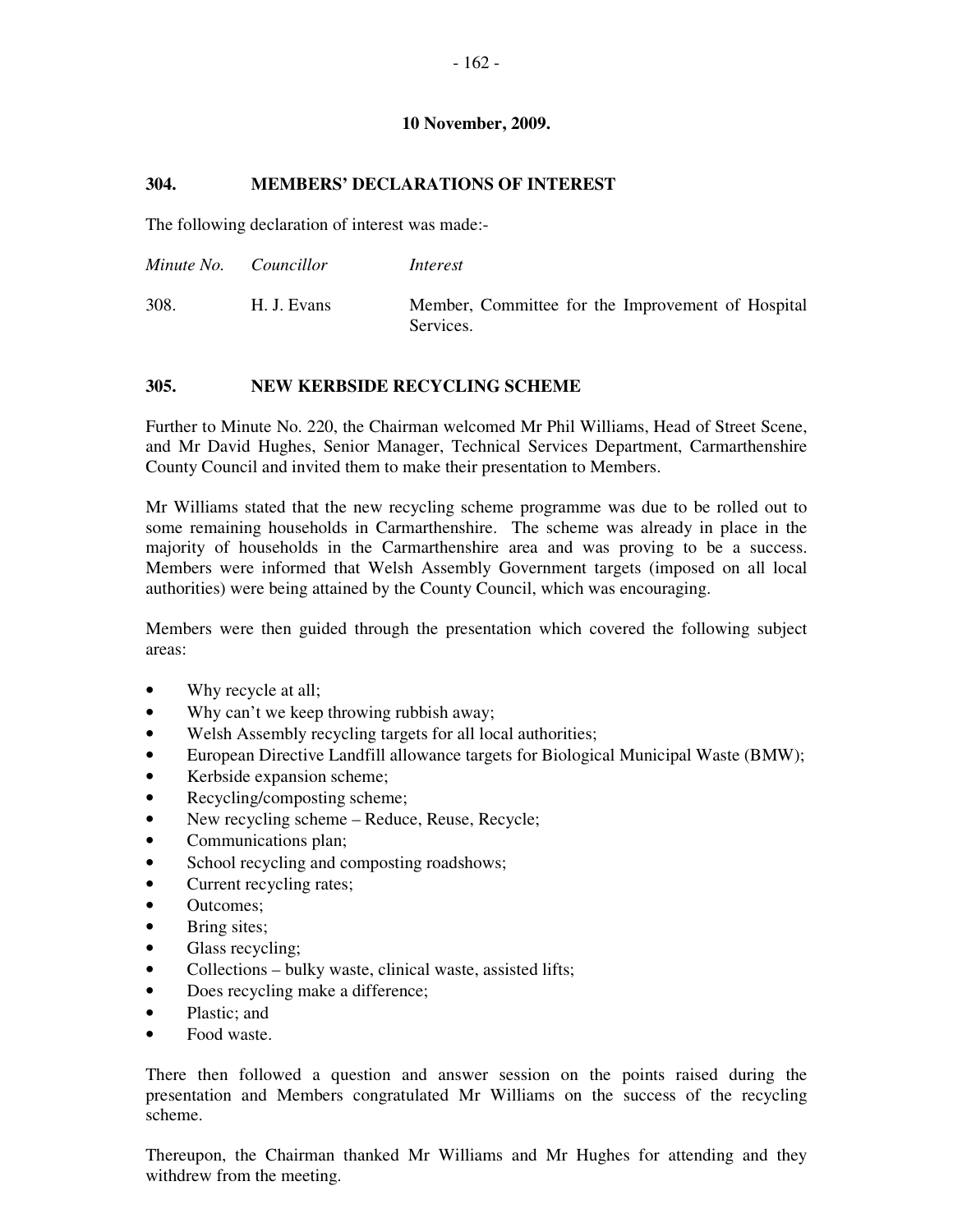## **306. CONFIRMATION OF MINUTES**

**RESOLVED** that the following Minutes (copies of which had been previously circulated to Members) be confirmed and signed as a true record of proceedings:-

| Council                                         | 13 October, 2009 |
|-------------------------------------------------|------------------|
| <b>Recreation and Welfare Committee</b>         | 20 October, 2009 |
| Policy and Resources Committee                  | 21 October, 2009 |
| Finance and General Purposes Committee          | 28 October, 2009 |
| Learning and Development Consultative Committee | 29 October, 2009 |
| Planning and Liaison Committee                  | 2 November, 2009 |

## **307. SEALING OF DOCUMENTS**

**RESOLVED** that the Chairman and Clerk be authorised to affix the seal of the Council on the undermentioned contract and to sign the same:-

Provision of ramp for the disabled at Swiss Valley Community Hall – M. Hiorns Ltd.

## **308. CAR PARKING CHARGES AT HOSPITALS IN CARMARTHENSHIRE**

Cllr. H. J. Evans declared a personal and prejudicial interest in the following item and took no part in proceedings as he was a member of the Committee for the Improvement of Hospital Services.

Members considered a letter dated 30 October, 2009 received from the Secretary, Committee for the Improvement of Hospital Services. The writer stated that the Committee had made a formal complaint to the Auditor General of Wales about the car parking charges at Prince Phillip Hospital.

During the ensuing discussion Members supported the endeavours of the Committee and felt that the car parking charge was grossly unfair and was seen as a tax on the sick and the vulnerable. However, Members were mindful of the legalities of Contract Law and felt that given the complications and issues surrounding the extant contract and as a means of lending the Council's support it was felt that the Council should send a letter to Carmarthenshire Community Health Council to garner its support for the removal of the car parking charge and it was

**RESOLVED** that the Clerk be authorised to send a letter to Carmarthenshire Community Health Council setting out the Council's concerns over this matter while seeking its support and help by it calling for the present contractual arrangements to be legally brought to an end as soon as possible.

## **309. MATTERS REPORTED**

**RESOLVED** that the schedule of matters reported be noted.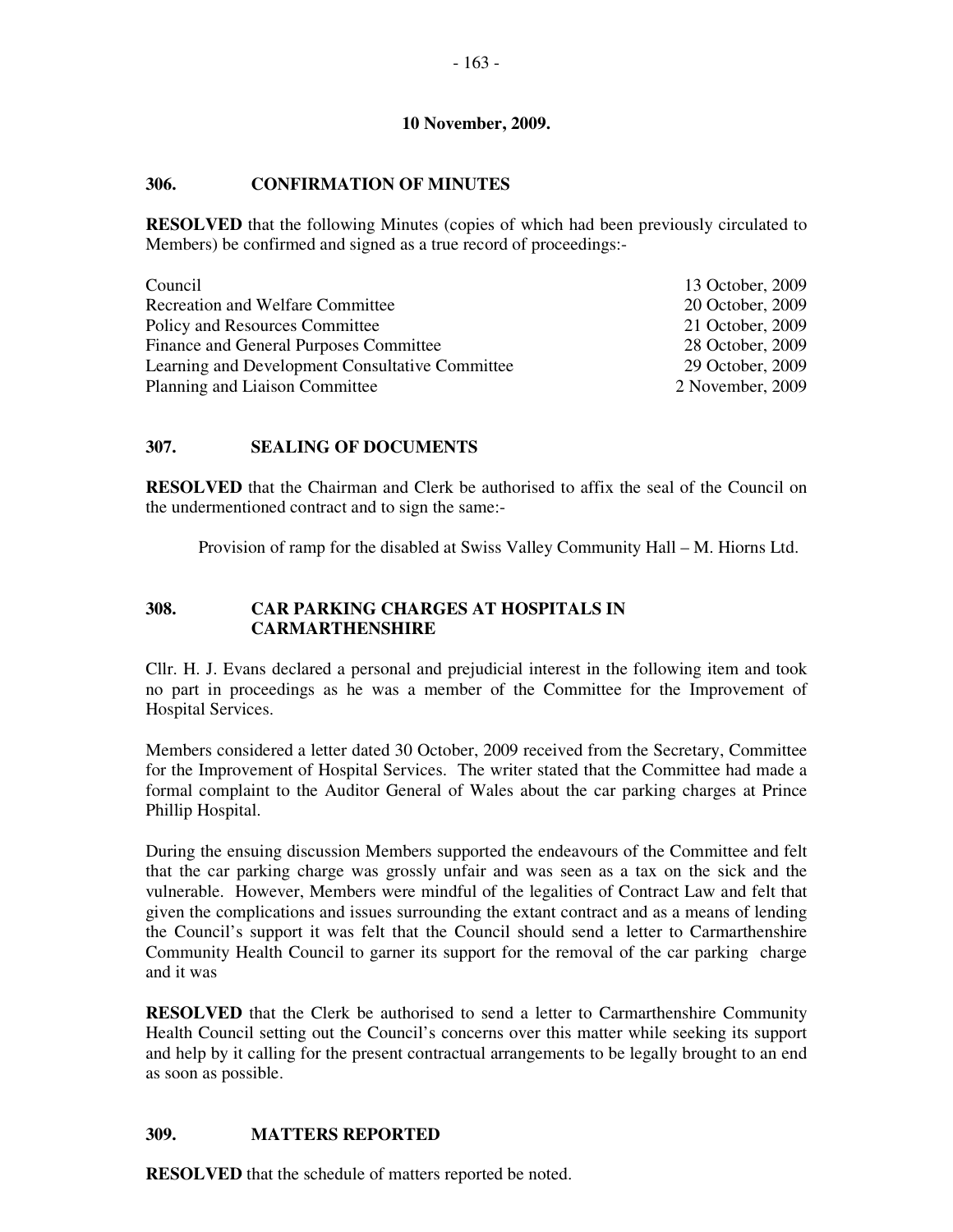## **310. LLANELLI JOINT BURIAL AUTHORITY**

Members received the following Minutes of meetings of the Llanelli Joint Burial Authority held on 9 and 17 September, 2009:-

"At the Meeting of the Llanelli Joint Burial Authority held at Vauxhall Buildings, Vauxhall, Llanelli, on Wednesday, 9 September 2009 at 4:00 pm.

Present:

Cllrs.

| T. D. Bowen   | S. M. Donoghue |
|---------------|----------------|
| M J. P. Burns | W. J. Lemon    |
| S. L. Davies  | K. D. Rees     |

## 27. APPOINTMENT OF CHAIRMAN PRO TEMPORE

RESOLVED that Cllr S. M. Donoghue be appointed Chairman pro tempore.

### 28. APOLOGIES FOR ABSENCE

Apologies for absence were received from Cllrs T.J. Jones, C.C. Lucas, A.G. Morgan and J. Williams.

### 29. MEMBERS' DECLARATIONS OF INTEREST

No declarations of interest were made.

### 30. CONFIRMATION OF MINUTES

RESOLVED that the following minutes (copies of which had been previously circulated) be confirmed and signed as a true record of proceedings.

Ordinary Meeting - 8 July 2009

### 31. INCOME AND EXPENDITURE REPORTS

RESOLVED that the income and expenditure reports for June and July 2009 and the provisional report for August 2009 be noted.

### 32. SCHEDULE OF PAYMENTS

Consideration was given to the schedule of payments for July and August 2009, which revealed expenditure for the months amounted to £30,511.52 and £18,285.56 respectively.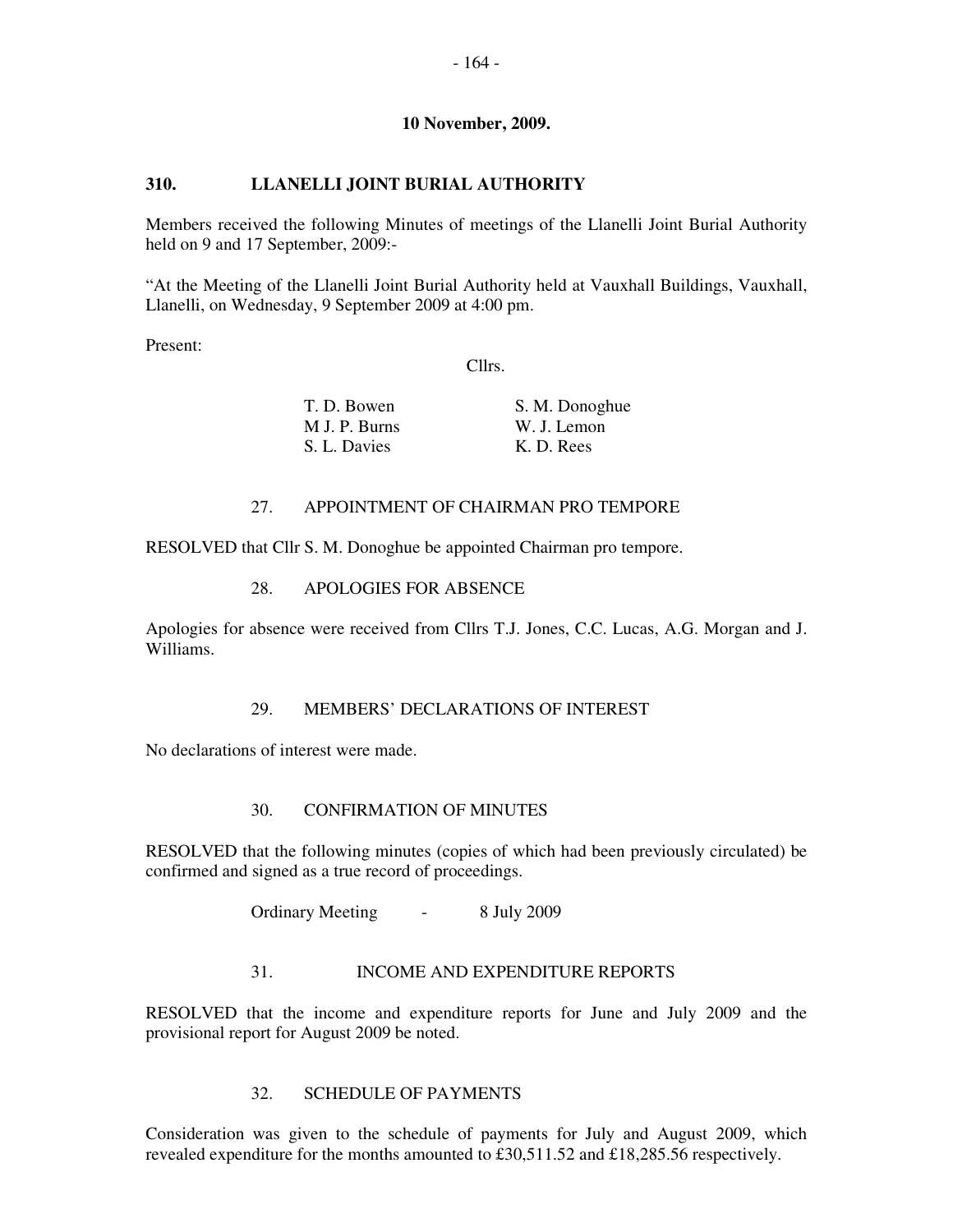RESOLVED that the information be noted.

### 33. INTERNAL AUDIT REPORT 2008/2009 – FINAL REPORT

Further to Minute No. 103 (11 March 2009), Members considered the final internal audit report, compiled by Auditing Solutions Ltd.

The report did not differ from the interim report (to which Minute No. 103 refers) and no matters needed addressing other than Members considering the status of extant Standing Orders and Financial Regulations and if appropriate updating them to reflect any recent legislative changes.

The report author commented that as no significant issues arose no action plan was necessary.

RESOLVED that the Cemetery office staff be congratulated on their work and that the report be accepted.

## 34. REVIEW OF STANDING ORDERS AND FINANCIAL REGULATIONS

RESOLVED that in accordance with Standing Order No. 48, this matter be adjourned without further discussion, to the next ordinary meeting of the Burial Authority, scheduled for 14 October 2009.

## 35. BRITISH REGISTER OF ACCREDITED MEMORIAL MASONS (BRAMM)

Members considered correspondence received from BRAMM regarding the decision of the National Association of Memorial Mason's (NAMM) decision to cease involvement with BRAMM. The Secretary gave a brief outline of the history of the two organisations to Members and stated that as the Burial Authority had its own list of registered masons authorised to work in the cemetery grounds then NAMM's decision would not directly affect the Burial Authority.

RESOLVED that the correspondence be noted.

### 36. REGULATIONS FOR MEMORIAL MASONS

RESOLVED that this item be deferred to the next ordinary meeting of the Burial Authority, scheduled for 14 October 2009.

…………………………………...." The Meeting concluded at 4:30 pm ……………………………………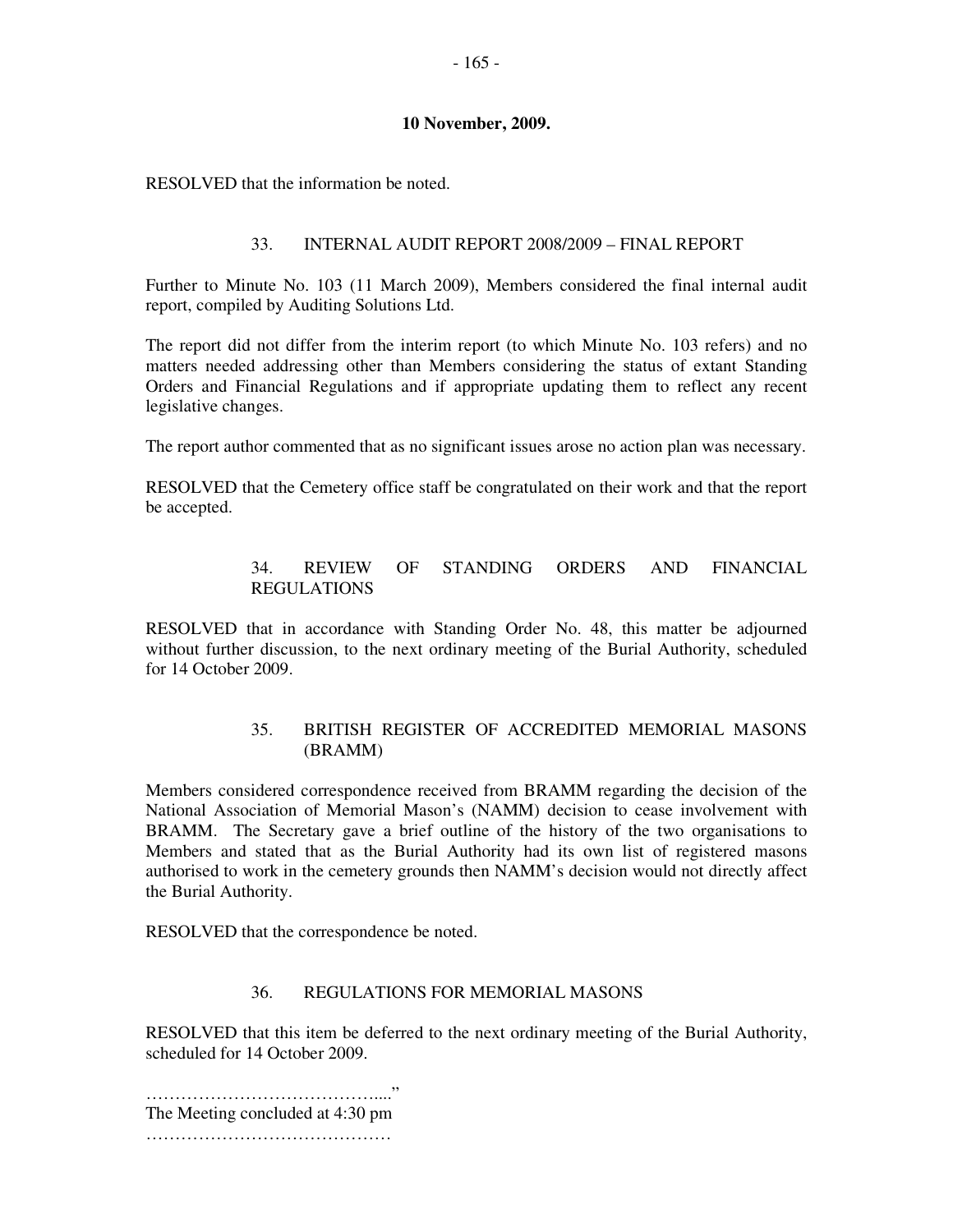"At the Special Meeting of the Llanelli Joint Burial Authority held at Vauxhall Buildings, Vauxhall, Llanelli, on Thursday, 17 September 2009 at 4:00 pm.

Present: Cllr C. C. Lucas (Chairman)

Cllrs.

| T. D. Bowen    | S. M. Donoghue |
|----------------|----------------|
| M. J. P. Burns | W. J. Lemon    |
| S. L. Davies   | K. D. Rees     |

#### 37. APOLOGIES FOR ABSENCE

An apology for absence was received from Cllr. A. G. Morgan.

#### 38. MEMBERS' DECLARATIONS OF INTEREST

No declarations of interest were made.

#### 39. PUBLIC BODIES (ADMISSION TO MEETINGS) ACT, 1960

RESOLVED that in view of the confidential nature of the business to be transacted the following matter in Minute No. 41 below be considered in private and that the power of exclusion of the public under Section 1(2) of the Public Bodies (Admission to Meetings) Act, 1960 be exercised.

#### 40. APPOINTMENT OF CHAIRMAN PRO-TEMPORE

RESOLVED that Cllr. K. D. Rees be appointed Chairman pro-tempore.

#### 41. STAFFING MATTERS

Members considered a letter in respect of a staffing matter. Lengthy discussion ensued and following a full and detailed explanation which addressed the points covered in the letter it was

RESOLVED that the letter be noted and to await confirmation in respect of the matter being fully discharged.

Cllr. S. L. Davies abstained from voting.

…………………………………..." The Meeting concluded at 5:00pm ……………………………………

**RESOLVED** that the Minutes be noted.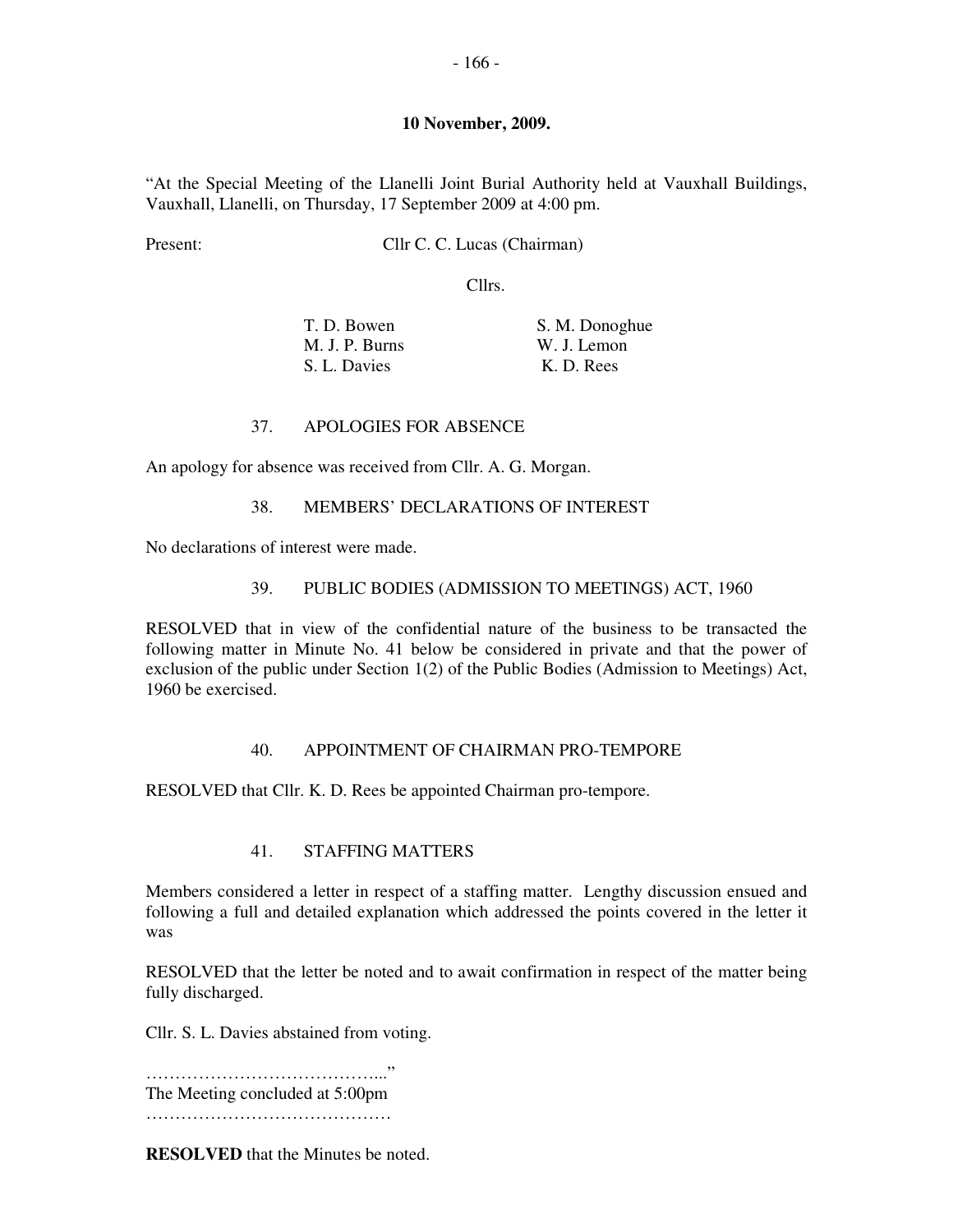## **311. SENIOR CITIZENS' DAY CENTRE JOINT MANAGEMENT COMMITTEE**

Members received the following Minutes of a meeting of the Senior Citizens' Day Centre Joint Management Committee held on 9 September, 2009:-

"At a Meeting of the SENIOR CITIZENS' DAY CENTRE JOINT MANAGEMENT COMMITTEE held at The Town Hall, Llanelli on Wednesday,  $9<sup>th</sup>$  September, 2009 at 6.00 p.m.

- PRESENT: Councillors G.H. Wooldridge (Chairman), Mrs. L.J. Butler, M.L. Evans, Ms. J.C. Isaac, Ms. Ff.S. Larsen, J. Roberts (Vice-Chairman) and Mrs. L.J. Stedman.
	- 12. CHAIRMAN'S ANNOUNCEMENT

The Chairman (Councillor G.H. Wooldridge) welcomed all members to the meeting, and in particular Councillors Isaac and Larsen, who were attending their first meeting of the Committee. He also extended a welcome to Mr. Mark Galbraith, Clerk to the Rural Council, who would be presenting a joint report with the Secretary on the current position regarding the Y.M.C.A. building.

## 13. MINUTES OF PREVIOUS MEETING

RESOLVED – that the Minutes of the previous meeting held on  $8<sup>th</sup>$  July 2009 be received, verified and confirmed.

- 14. FINANCIAL REPORTS
- (1) INCOME AND EXPENDITURE

RESOLVED – that the financial report giving details of cumulative income and expenditure for the period 1<sup>st</sup> April – 31<sup>st</sup> August 2009 in the sums of £14,772 and £19,149 respectively be approved (copies having been previously circulated to members).

### (2) ACCOUNTS FOR PAYMENT

Consideration was given to the written report of the Finance Officer relating to accounts for payment (copies having been previously circulated to members). The report disclosed that payments made for the period  $9<sup>th</sup>$  July –  $9<sup>th</sup>$  September 2009 in respect of Direct Debits, reimbursements, BACS payments and Voucher Nos. 4180 – 4186 (inclusive) amounted to £7,274.05.

RESOLVED – that the payment of the aforementioned accounts be approved.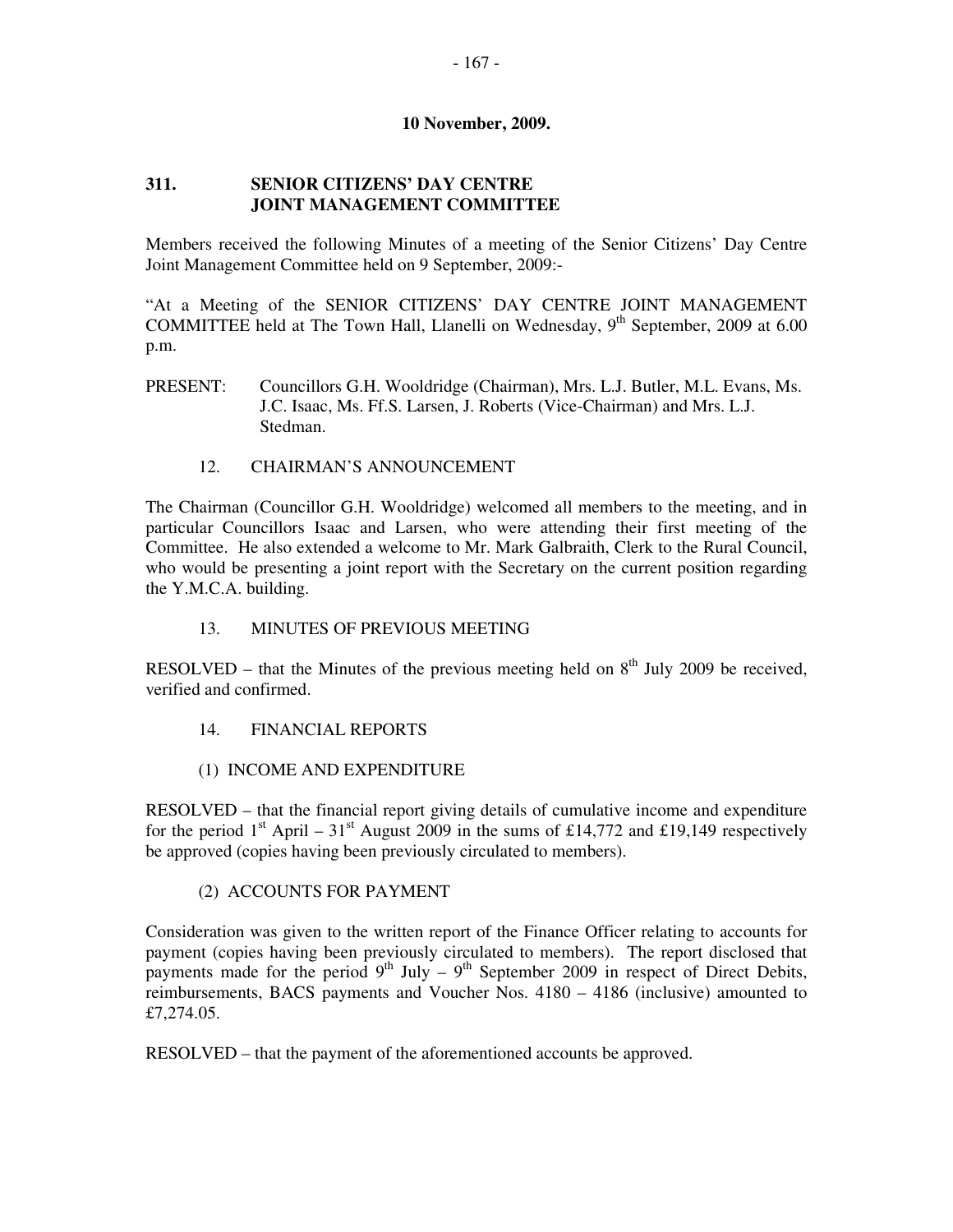## 15. HIRINGS

Consideration was given to a written schedule of hirings of the Day Centre for the months of July and August 2009 (copies having been previously circulated to members).

RESOLVED – that the report be noted and approved.

## 16. FUTURE OF LLANELLI Y.M.C.A.

Further to Minute No. 11 of the Committee meeting held on  $8<sup>th</sup>$  July 2009, members were given a comprehensive report on the current situation by both the Secretary and Mr. Mark Galbraith. Details were given of the various matters that had been or were currently being attended to since the last meeting of the Committee. The officers also gave a resumé of matters discussed at the two meetings of the Trustees' Management Committee held on  $27<sup>th</sup>$ July and  $20<sup>th</sup>$  August 2009 respectively, and which had culminated in the decision to temporarily close the building to safely deal with the hazards reported to them.

Following a detailed discussion and a range of questions put to the two officers, it was

RESOLVED as follows –

- (1) That the information be noted, and that the decision taken by the Trustees' Management Committee to temporarily close the building be supported.
- (2) That the Trustees' Management Committee be advised of the Committee's wish to be consulted before any final decision was taken in regard to the Day Centre.
- 17. LLANELLI O.A.P. REPRESENTATIVES DINNER

Further to Minute No. 19 of the Committee meeting held on  $10<sup>th</sup>$  September 2008, members were asked to consider whether they wished for arrangements to be made for a dinner with O.A.P. organisation representatives in November, in accordance with past practice.

In the ensuing discussion, members felt that, in view of the fact that the Day Centre had been temporarily closed and the present uncertainty as to when it might re-open, it would be practically impossible for the necessary arrangements to be completed in time. Accordingly, it was

RESOLVED – that, in the circumstances, no arrangements be made for a dinner this year.

…………………………………......" The Meeting concluded at 7.30 p.m. …………………………………......

**RESOLVED** that the Minutes be noted.

# **312. LETTERS OF APPRECIATION**

**RESOLVED** that the following letters of appreciation for the Council's assistance be noted with pleasure:-